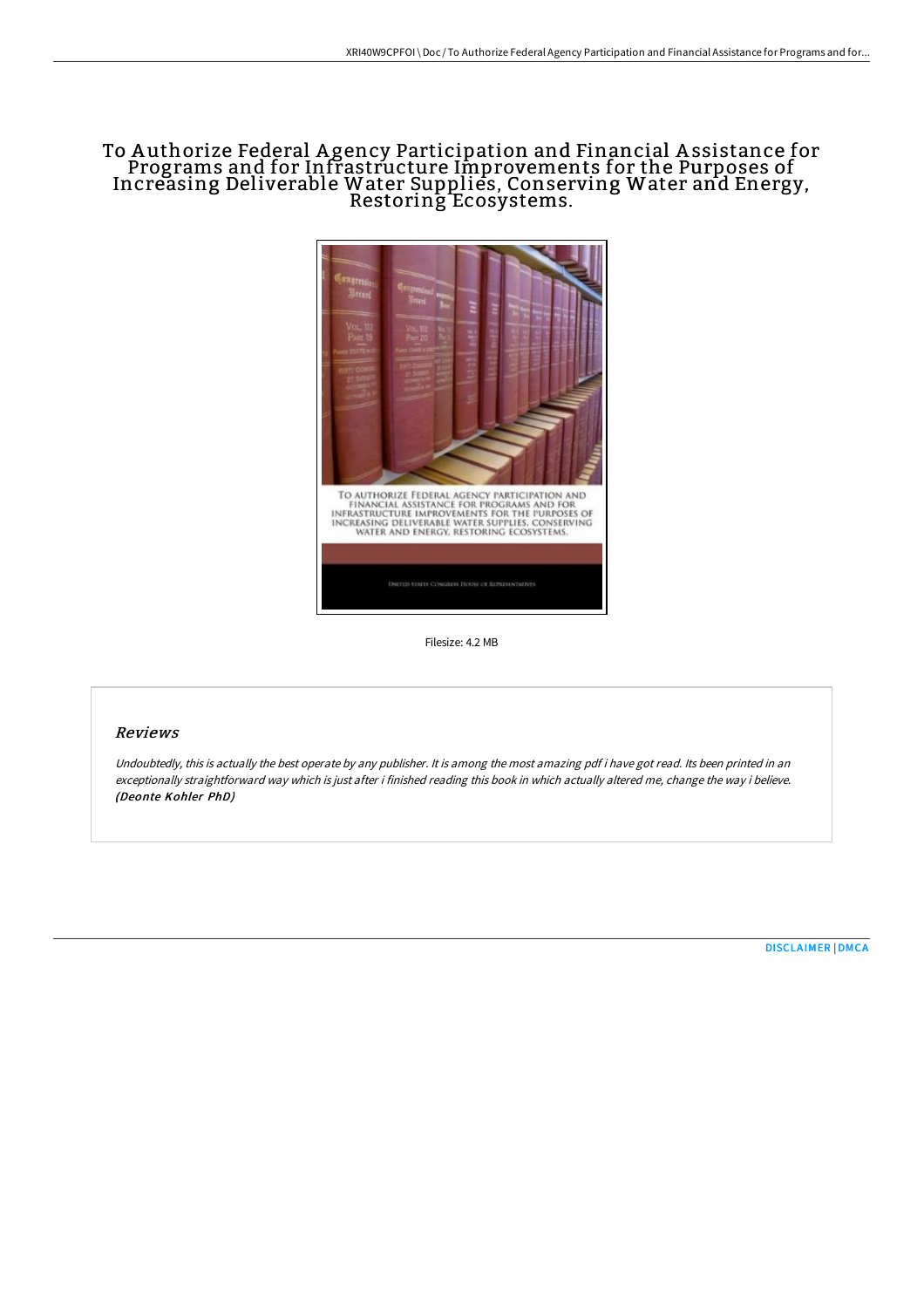### TO AUTHORIZE FEDERAL AGENCY PARTICIPATION AND FINANCIAL ASSISTANCE FOR PROGRAMS AND FOR INFRASTRUCTURE IMPROVEMENTS FOR THE PURPOSES OF INCREASING DELIVERABLE WATER SUPPLIES, CONSERVING WATER AND ENERGY, RESTORING ECOSYSTEMS.



Bibliogov, 2011. PAP. Book Condition: New. New Book. Delivered from our UK warehouse in 3 to 5 business days. THIS BOOK IS PRINTED ON DEMAND. Established seller since 2000.

 $\frac{1}{10}$ Read To Authorize Federal Agency Participation and Financial Assistance for Programs and for Infrastructure [Improvements](http://bookera.tech/to-authorize-federal-agency-participation-and-fi.html) for the Purposes of Increasing Deliverable Water Supplies, Conserving Water and Energy, Restoring Ecosystems. Online

 $\mathbb E$  Download PDF To Authorize Federal Agency Participation and Financial Assistance for Programs and for Infrastructure [Improvements](http://bookera.tech/to-authorize-federal-agency-participation-and-fi.html) for the Purposes of Increasing Deliverable Water Supplies, Conserving Water and Energy, Restoring Ecosystems.